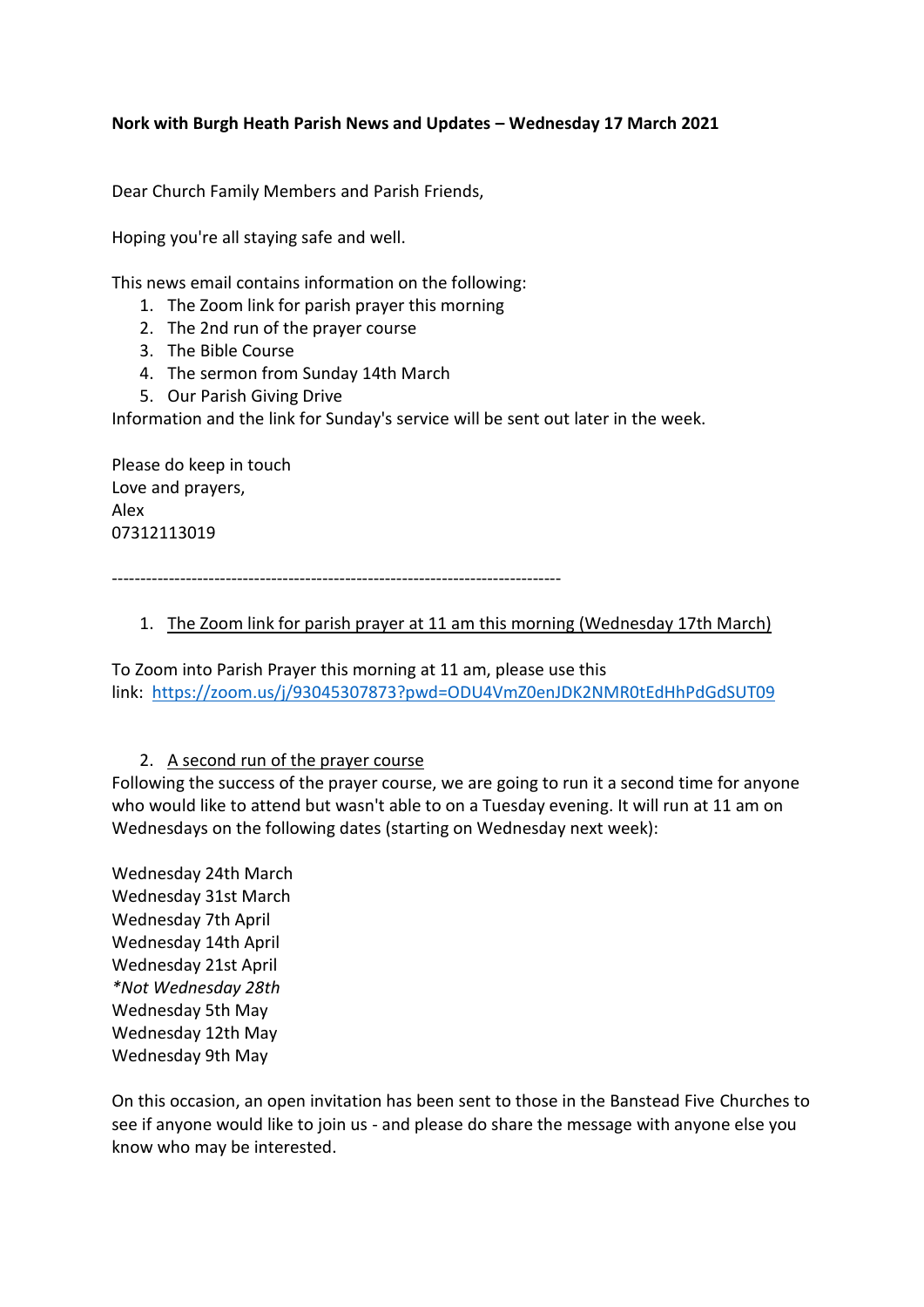The link to sign up is here: <https://forms.gle/VLthJUaD2bL72DUo7>

The link to the prayer course website, giving information about the course is here: <https://prayercourse.org/>

# 3. The Bible Course

As a next step, following on from the Prayer course, for anyone who would like to attend (whether you joined in with the prayer course or not), we are going to run The Bible Course. This has been put together by the Bible Society and will be on Tuesday evenings at 7.45 for 8pm on the following dates.

Tuesday 13th April Tuesday 20th April *\* Not Tuesday 27th* Tuesday 4th May Tuesday 11th May Tuesday 18th May Tuesday 25th May Tuesday 1st June Tuesday 8th June

This will be for church family members (from both St. Paul's and St. Mary's) only, in order to give an opportunity for further building of our growing family links and relationships.

The link to sign up is here: <https://forms.gle/FS7BSqyRtuAdnz6U6>

The link to the Bible Society Website, giving information about the course is here: <https://www.biblesociety.org.uk/explore-the-bible/the-bible-course/>

# 4. The Sermon from Sunday 14th March 2021

To listen again to Alastair's sermon from Sunday 14th March 2021, please use this link: <https://www.youtube.com/watch?v=8RYHRB2Ij78>

# 5. The Parish Giving Drive

Thank you so much for the wonderful response to our Parish Giving Drive so far, for which we are enormously grateful.

As mentioned on Sunday, if you are still wishing to send forms over to Simon Morrison, please could you help us by doing so this week - so we can amalgamate the results and work out a budget for the parish moving forward.

If you are not changing your giving, as you would prefer to stay as you are, it would be a huge help to us if you could also let Simon know this.

Thank you very much.

Love and prayers to & for all, Alex